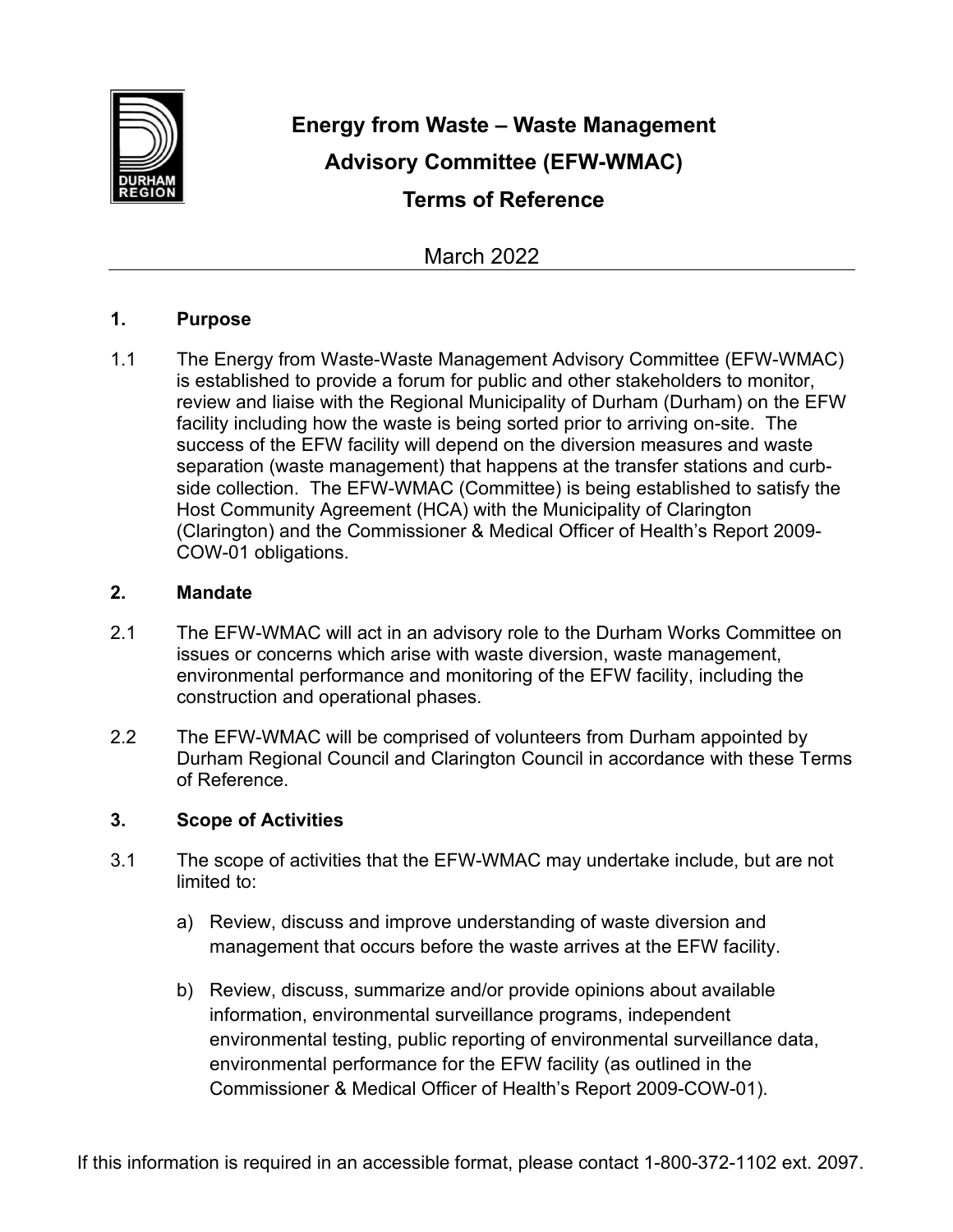- c) Identify, assess and study specific issues/concerns which may be related to or associated with the EFW facility or feeder waste management system, including issues referred to the EFW-WMAC by the public, local governments, health professionals, etc., or that otherwise come to the EFW-WMAC's attention and to relay findings to Durham's Works Committee
- d) Advise on the development and implementation of community outreach activities which support the growth and environmental awareness and appreciation in Durham in co-operation with other organizations where appropriate. This may include public information sessions, educational workshops and participating in some community events.
- e) Review and discuss matters of public interest regarding the EFW facility and its processes, policies and operation. Advise on emerging issues that may be associated with environmental and human health.
- f) Facilitate communication between stakeholders.
- g) Provide a forum for the residents to bring their concerns/questions or suggestions pertaining to the EFW facility.

# **4. Composition**

- 4.1 The EFW-WMAC will be comprised of volunteers selected at large from Durham in accordance with these Terms of Reference.
- 4.2 The EFW-WMAC will be comprised of nine members. Members shall not hold an elected office (municipal, provincial or federal).
- 4.3 All members are regarded as individuals and do not represent their respective employers or advocacy group in their capacity as an EFW-WMAC member.
- 4.4 Members will be appointed for a two year term to a maximum of three consecutive terms. Appointments will be staggered to provide continuity for the committee.

#### **5. Membership Selection**

- 5.1 Membership shall consist of nine residents from Durham.
- 5.2 Five residents will be appointed by Durham Regional Council.
- 5.3 Four residents will be appointed by Clarington Council.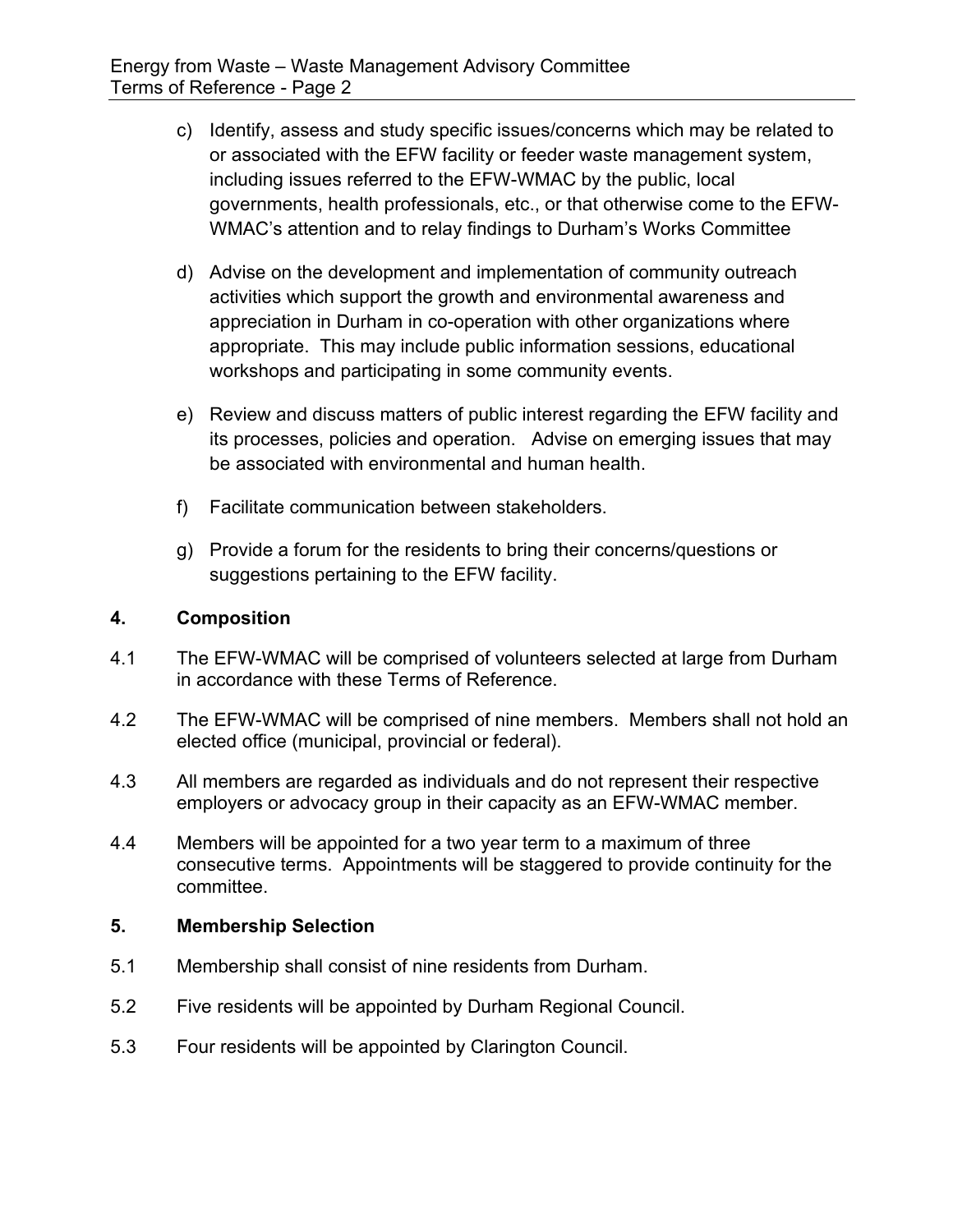- 5.4 The EFW-WMAC will notify Durham's Works Committee or Clarington Council, as the case may be, of the need to seek replacement members. Members will be replaced in accordance with the membership selection process outlined in Sections 5 and 6 of these Terms of Reference. Members shall continue to serve until their replacements are appointed.
- 5.5 Non-attendance for three consecutive meetings will be considered grounds for replacement.
- 5.6 Invitations to attend EFW-WMAC meetings will be provided to the following nonvoting members:
	- Staff representative from Durham's Works Department.
	- Staff representative from Durham's Health Department.
	- Staff representative from The Regional Municipality of York.
	- Staff representative from Clarington.
	- Staff representative from the Ministry of the Environment, Conservation and Parks.
	- Senior staff representative of the facility's design, build, operate (DBO) contractor and operator.
	- Ward 1 Local and Regional members of Clarington Council.

#### **6. Call for Membership**

- 6.1 Durham will place an advertisement seeking individuals interested in volunteering for appointment to the EFW-WMAC within the geographic boundary of Durham Region. Responses will be evaluated by Durham's Senior Waste Management staff using the criteria outlined in Section 7 of these Terms of Reference and five members will be recommended for appointment by Durham's Works Committee and Durham Regional Council.
- 6.2 Clarington will advertise the opportunity to participate in the EFW-WMAC as a representative of Clarington, using Clarington's process for committee appointments for four members.

#### **7. Eligibility Criteria/Evaluation**

7.1 Interested individuals from Durham will be required to submit an application form to the Regional Clerk outlining their interest and qualifications in being appointed to the EFW-WMAC. The submission of additional information on why they should be selected for membership, detailing their knowledge of the EFW facility and the Environmental Assessment process and project will be considered.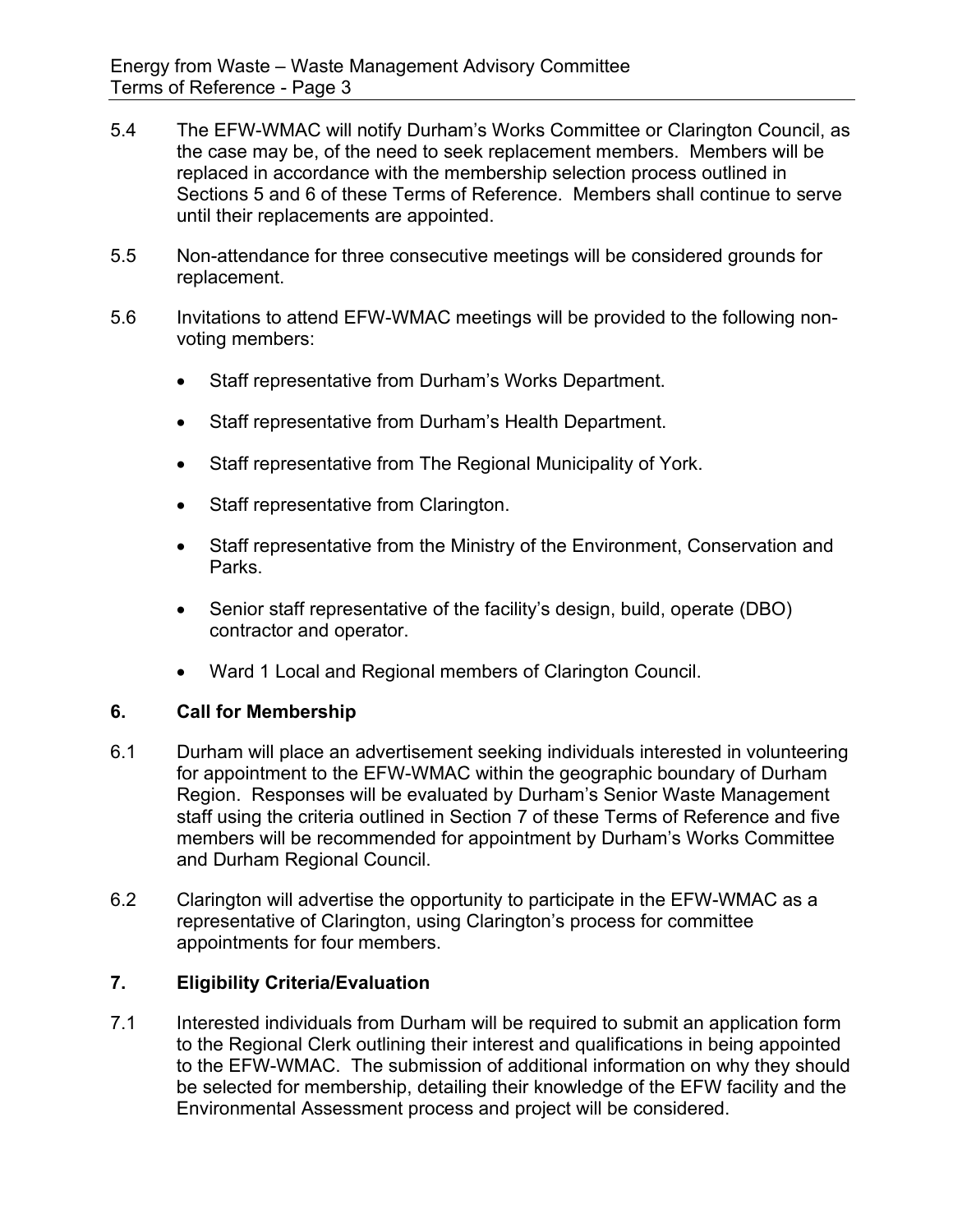- 7.2 Previous participation or experience with committees/working groups will be considered an asset.
- 7.3 Every potential appointee must disclose any obligation, commitment, relationship or interest that could conflict or may be perceived to conflict with his or her duties as part of the EFW-WMAC. A conflict of interest could arise in relation to personal matters including:
	- Directorships or other employment.
	- Interests in business enterprises or professional practices.
	- Share ownership.
	- Existing professional or personal associations.
	- Professional associations or relationships with other organizations.
	- Personal associations with other groups or organizations, or family relationships.

#### **8. Officers**

- 8.1 The Chair will be elected by the Committee and serve for a two year term.
- 8.2 The Vice Chair will be elected by the Committee and serve for a two year term.
- 8.3 If a vacancy of any of the key roles occurs, a replacement will be elected by the Committee.

#### 8.4 Chair

- Shall manage and provide leadership to the committee.
- Shall chair meetings, maintaining order, while allowing for discussion and input from committee members and staff representatives.
- Shall establish and maintain a positive meeting environment.
- Shall make presentations as requested, including at least one presentation annually to Clarington Council and Durham Works Committee/Regional Council.
- Shall co-ordinate any exchange of information (advise, request for information, etc.) through the EFW-WMAC to Durham's Works Committee.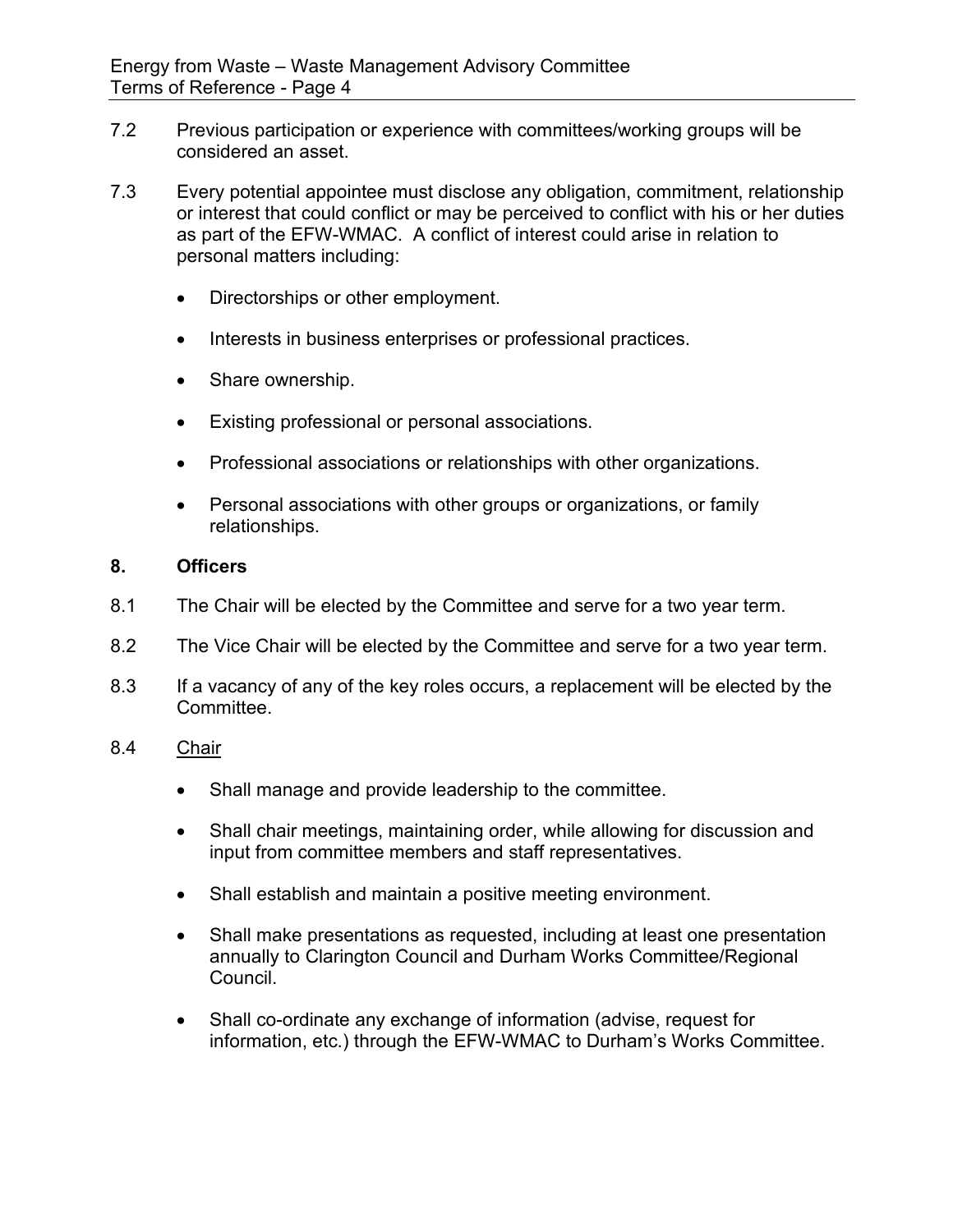#### 8.5 Vice Chair

Shall act on behalf of the Chair in his/her absence.

#### 8.6 Durham Staff Liaison

- Shall chair the inaugural meeting.
- Shall prepare all meeting agendas and take minutes.
- Shall keep a current and accurate statement of all expenses.
- Shall update the website by posting minutes, annual reports and any other important meeting correspondence.
- Shall advertise each meeting in Durham area newspapers.

## **9. Support Services**

- 9.1 The Waste Management division of Durham's Works Department will appoint a staff liaison to the EFW-WMAC to provide administrative, procedural and technical support to the EFW-WMAC.
- 9.2 The Region will provide secretariat support.
- 9.3 The staff liaison will co-ordinate all requests for advice from the EFW-WMAC through meeting agendas. EFW-WMAC responses to such requests shall be coordinated by the Chair and the staff liaison to the Works Committee.
- 9.4 Regional Council will provide an annual budget of up to but not limited to \$20,000 to cover operational expenses of the EFW-WMAC, and this budget will be administered by the Durham Works Department.
- 9.5 Appointed EFW-WMAC members will be reimbursed for mileage expenses for attendance at EFW-WMAC meetings upon submission of an expense sheet in accordance with Regional policy. Any other funding requests must be submitted, in advance to the Durham Works Department for consideration.
- 9.6 Durham will provide space on its website to post information such as meeting minutes and other relevant information.
- 9.7 Upon request, the representatives of the Regions, contractors and governmental/regulatory bodies shall ensure that all studies and other information relevant to the Committee's mandate are made available to the EFW-WMAC.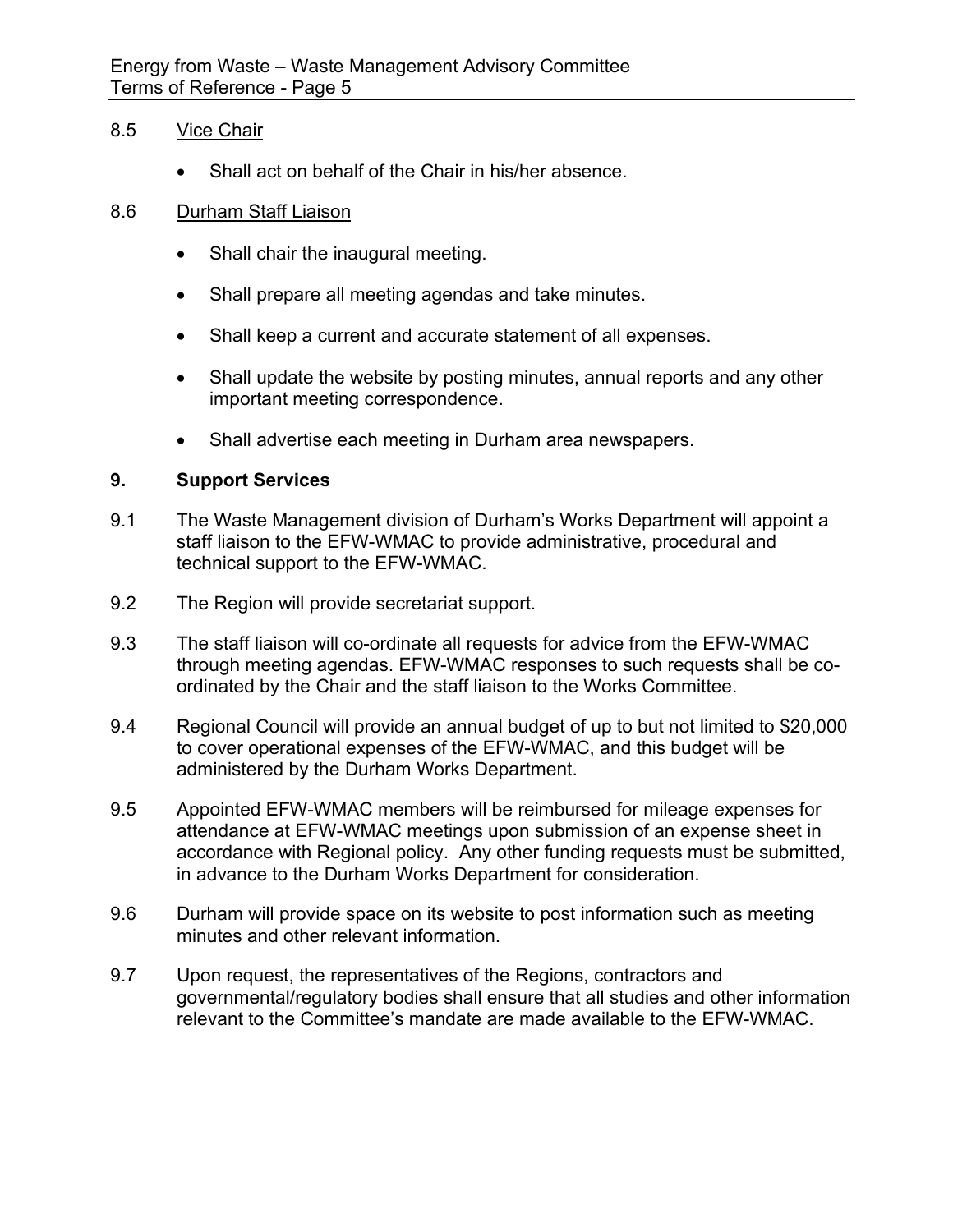# **10. Meetings/Resolutions**

- 10.1 The EFW-WMAC shall meet quarterly throughout the year at Regional Headquarters. Meeting dates must be determined such that they take into account business needs and the schedule of Regional Committees/Council. The meeting location may be subject to change once the EFW facility is operational and providing space is available. The EFW-WMAC will establish a meeting schedule at its inaugural meeting. The Committee may choose to adjust the schedule taking into account business needs and the schedule of Regional Committees/Council, however, must ensure that one meeting will be held per quarter. Special meetings may be held at the call of the EFW-WMAC Chair. All meetings will be posted on the Durham website, and any changes to the dates must be posted on the Durham website two weeks in advance of the proposed meeting.
- 10.2 All meetings will be open to the public.
- 10.3 As a formal Advisory Committee to the Region, the EFW-WMAC is subject to Regional Council Rules of Procedure unless otherwise specified in these Terms of Reference.
- 10.4 All decisions made by the EFW-WMAC will be based on a majority vote unless otherwise specified in these Terms of Reference or Regional Council Rules of Procedure.
- 10.5 Quorum shall consist of a majority of the sitting members.
- 10.6 The EFW-WMAC may establish working groups to address specific issues as identified in the Annual Solid Waste Management Servicing and Financing Study, noting that secretariat support will not be provided to these working groups. Working groups shall be comprised of members of the EFW-WMAC and any other staff support as deemed necessary. The Chair of a working group shall be a voting member of the EFW-WMAC. The working group will report back to the EFW-WMAC.